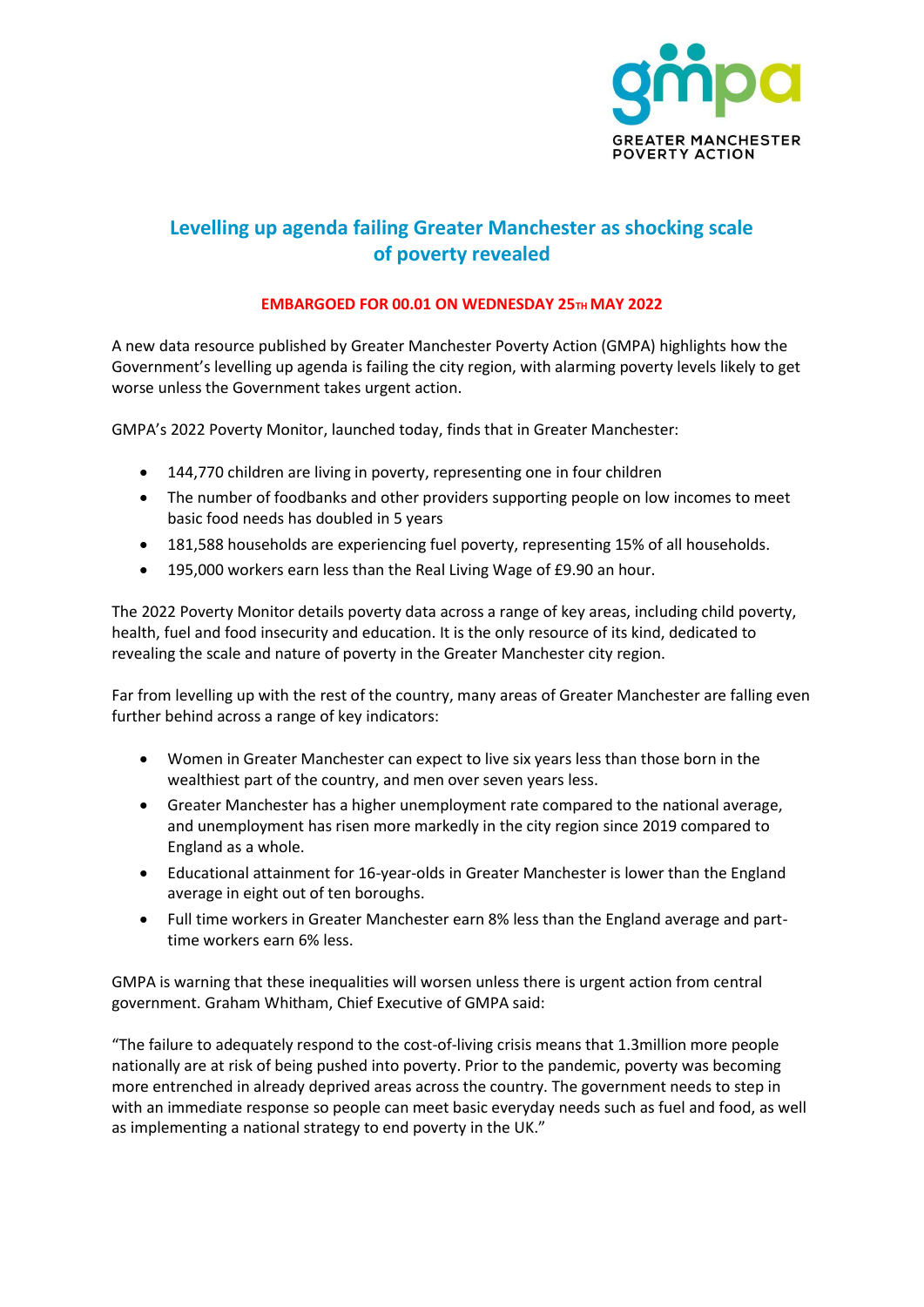

GMPA is calling on the Government to:

- Reverse the £20 per cut to Universal Credit
- Increase all benefits and pensions in line with inflation
- Introduce a national poverty strategy.

Graham Whitham added:

"Locally across Greater Manchester, councils are making strides to provide advice and support to people in poverty, but the main drivers lie with central government. Unless their efforts are backed up by national action from Westminster, then the current levelling up agenda will do little to help people struggling on low incomes in our city region."

#### **Notes to editors:**

Interviews available with GMPA's CEO, please contact Alexis Darby on alexis@gmpovertyaction.org or 07568 920 556.

The Greater Manchester Poverty Monitor 2022 will go live at 00.01 on Wednesday 25th May 2022 and will be accessible via: https://www.gmpovertyaction.org/poverty-monitor-2022/

The figures quoted in the press release are for the most recently available data.

The Monitor uses data from a range of government sources and service user data from organisations operating in Greater Manchester to cover the following eight areas: Child poverty, debt, educational attainment, fuel and food insecurity, health, housing, social security and the labour market.

The figures detailed in the Poverty Monitor were sourced between January and May 2022. The views expressed in this press release are those of Greater Manchester Poverty Action and not necessarily those of individuals or organisations involved in supporting the development of the Monitor.

### **Aims of the Greater Manchester Poverty Monitor 2022**

The Poverty Monitor is the only resource of its kind, dedicated to revealing the scale and nature of poverty in the Greater Manchester city region. The key aims of the Poverty Monitor are to:

- provide a multi-dimensional picture of poverty in Greater Manchester;
- raise the profile of poverty and inequality in Greater Manchester among stakeholders, including local authorities, the VCSE sector, academics, businesses and journalists; and
- equip stakeholders with the knowledge they need to tackle socio-economic disadvantage in their own activities, from policy development to service design, advocacy and campaigning.